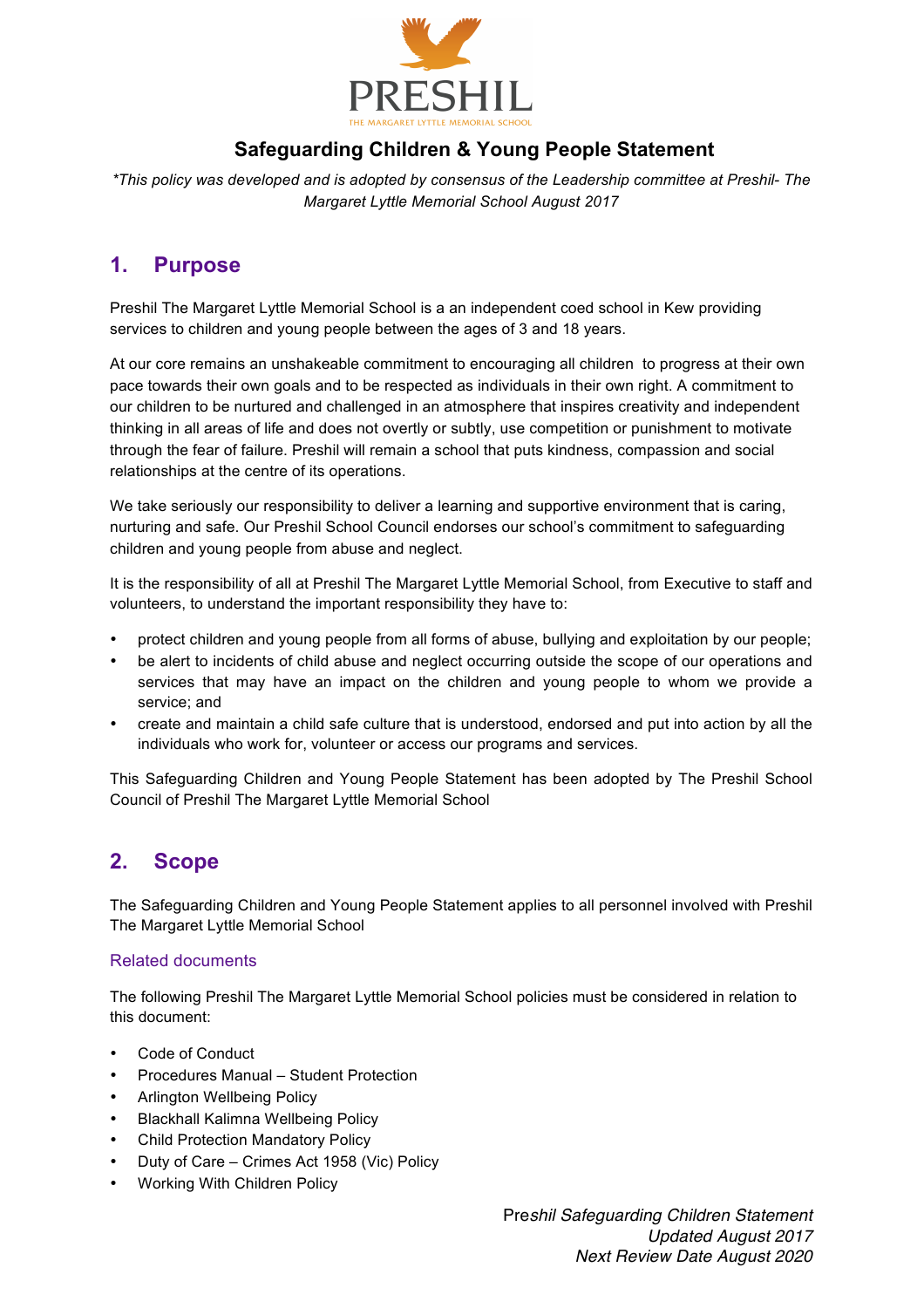# **3. Related legislation**

In upholding this Statement, the following legislation must be considered by all Preshil The Margaret Lyttle Memorial School personnel:

- *Child, Youth and Families Act 2005*
- *Ministerial Order No.870 Child Safe Standards – Managing the Risk of Child Abuse in Schools 2015*

# **4. Definitions**

| <b>Term</b>                                                                                               | <b>Definition</b>                                                                                                                                                                                                                                                                                                                                                                                                                                                                                                                                                                                                         |
|-----------------------------------------------------------------------------------------------------------|---------------------------------------------------------------------------------------------------------------------------------------------------------------------------------------------------------------------------------------------------------------------------------------------------------------------------------------------------------------------------------------------------------------------------------------------------------------------------------------------------------------------------------------------------------------------------------------------------------------------------|
| <b>Preshil The</b><br><b>Margaret</b><br>Lyttle<br><b>Memorial</b><br><b>School staff</b>                 | All employees and volunteers with direct contact with children or young people<br>$\bullet$<br>their supervisors and managers;<br>All staff with responsibility for delivering services to children or young people;<br>$\bullet$<br>Anyone involved in dealing with reports or allegations of child abuse or with<br>access to children's or young people's records;<br>Principal, School Council members and<br>Includes those whom we employ directly, those we employ indirectly through<br>$\bullet$<br>other groups or organisations, and all those who are involved as volunteers.                                 |
| <b>Bullying</b>                                                                                           | Bullying involves the inappropriate use of power by one or more persons over<br>another less powerful person or group and is generally an act that is repeated over<br>time. Bullying has been described by researchers as taking many forms which are<br>often interrelated and include:<br>Verbal (name calling, put downs, threats);<br>Physical (hitting, punching, kicking, scratching, tripping, spitting);<br>$\bullet$<br>Social (ignoring, excluding, ostracising, alienating); and/or<br>$\bullet$<br>Psychological (spreading rumours, stalking, dirty looks, hiding or damaging<br>$\bullet$<br>possessions). |
| Child or<br>young person                                                                                  | A person under the age of eighteen years.                                                                                                                                                                                                                                                                                                                                                                                                                                                                                                                                                                                 |
| Code of<br><b>Conduct</b>                                                                                 | The Code of Conduct aims to identify and prevent behaviour that may be harmful to<br>Members, children and young people in our Preshil The Margaret Lyttle Memorial<br>School communities. The Code of Conduct outlines what is, and what is not<br>acceptable behaviour or practice when working with or engaging with children and<br>young people.                                                                                                                                                                                                                                                                     |
| Direct role in<br>providing<br>activities,<br>programs and<br>services to<br>children and<br>young people | A direct role is considered one that has contact with children and young people that<br>is not incidental, but normally part of providing a service, program or activity for<br>children and young people. This direct delivery may require regular physical contact<br>and forms of ongoing communication. For example, coaching.                                                                                                                                                                                                                                                                                        |
| <b>Emotional or</b><br>psychological<br>abuse                                                             | Emotional or psychological abuse occurs when a child does not receive the love,<br>affection or attention they need for healthy emotional, psychological and social<br>development. Such abuse may involve repeated rejection or threats to a child.<br>Constant criticism, teasing, ignoring, threatening, yelling, scapegoating, ridicule and<br>rejection or continual coldness are all examples of emotional abuse. These                                                                                                                                                                                             |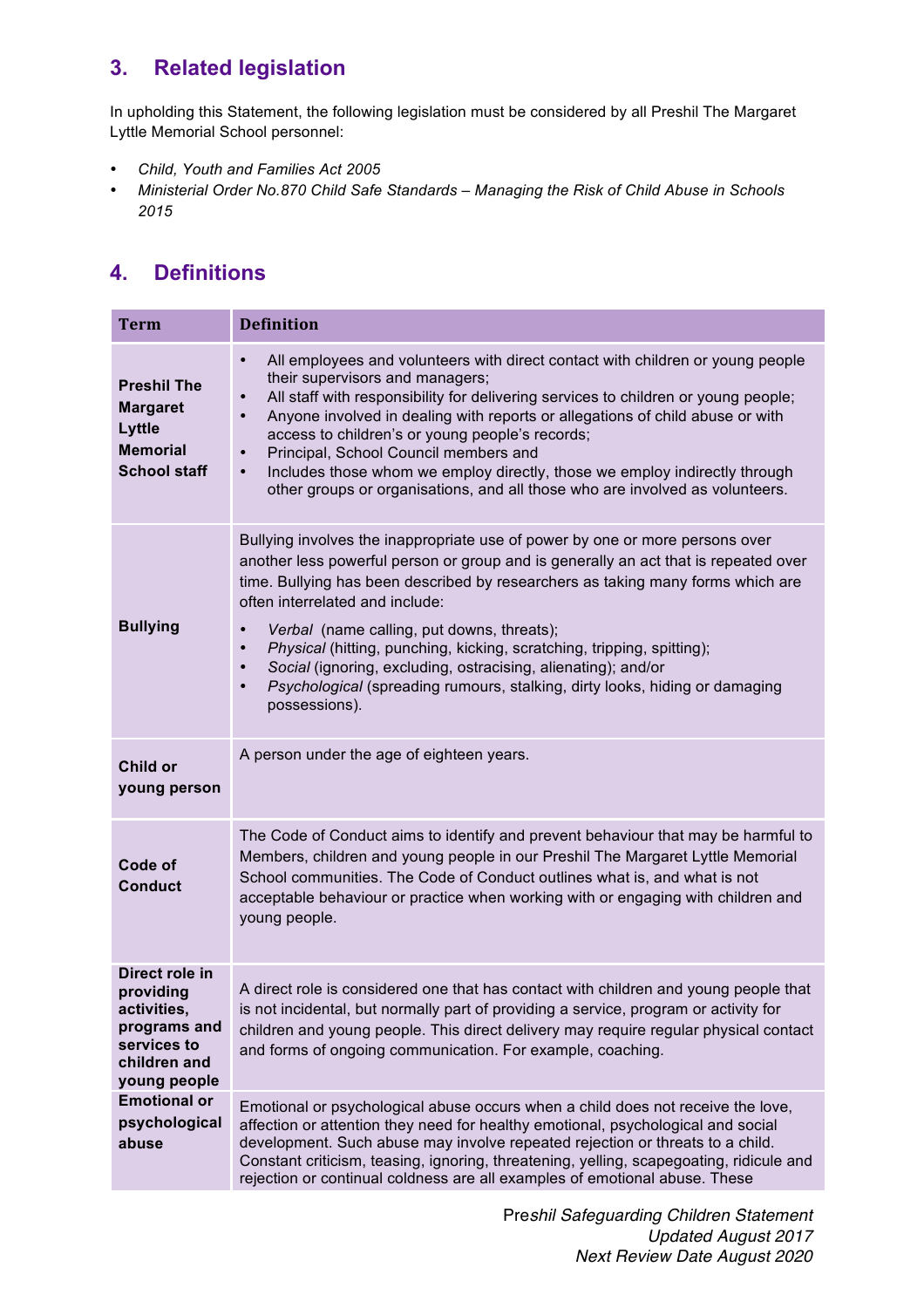| <b>Term</b>                      | <b>Definition</b>                                                                                                                                                                                                                                                                                                                                                                                                                                                                                                                                                                                                                                                                                                                                                                                                                                                                                                                                         |
|----------------------------------|-----------------------------------------------------------------------------------------------------------------------------------------------------------------------------------------------------------------------------------------------------------------------------------------------------------------------------------------------------------------------------------------------------------------------------------------------------------------------------------------------------------------------------------------------------------------------------------------------------------------------------------------------------------------------------------------------------------------------------------------------------------------------------------------------------------------------------------------------------------------------------------------------------------------------------------------------------------|
|                                  | behaviors continue to an extent that results in significant damage to the child's<br>physical, intellectual or emotional wellbeing and development.                                                                                                                                                                                                                                                                                                                                                                                                                                                                                                                                                                                                                                                                                                                                                                                                       |
| <b>Family</b><br><b>Violence</b> | Family violence occurs when children are forced to live with violence between<br>adults in their home. It is harmful to children. It can include witnessing violence or<br>the consequences of violence. Family violence is defined as violence between<br>members of a family or extended family or those fulfilling the role of family in a child<br>or young person's life. Exposure to family violence places children and young<br>people at increased risk of physical injury and harm and has a significant impact on<br>their wellbeing and development.                                                                                                                                                                                                                                                                                                                                                                                          |
| Grooming                         | Grooming is a term used to describe what happens when a perpetrator of abuse<br>builds a relationship with a child with a view to abusing them at some stage. There<br>is no set pattern in relation to the grooming of children. For some perpetrators, there<br>will be a lengthy period of time before the abuse begins. The child may be given<br>special attention and, what starts as an apparently normal display of affection, such<br>as cuddling, can develop into sexual touching or masturbation and then into more<br>serious sexual behaviour. Other perpetrators may draw a child in and abuse them<br>relatively quickly. Some abusers do not groom children but abuse them without<br>forming a relationship at all. Grooming can take place in any setting where a<br>relationship is formed, such as leisure, music, sports and religious activities, or in<br>internet chatrooms, in social media or by other technological channels. |
| <b>Harm</b>                      | Harm to a child, is any detrimental effect of a significant nature on the child's<br>physical, psychological or emotional wellbeing. It is immaterial how the harm is<br>caused. Harm can be caused by:<br>physical, psychological or emotional abuse or neglect;<br>sexual abuse or exploitation;<br>a single act, omission or circumstance; and<br>a series or combination of acts, omissions or circumstances.                                                                                                                                                                                                                                                                                                                                                                                                                                                                                                                                         |
| <b>Neglect</b>                   | Neglect is the persistent failure or deliberate denial to provide the child with the<br>basic necessities of life. Such neglect includes the failure to provide adequate food,<br>clothing, shelter, adequate supervision, clean water, medical attention or<br>supervision to the extent that the child's health and development is, or is likely to<br>be, significantly harmed. Categories of neglect include physical neglect, medical<br>neglect, abandonment or desertion, emotional neglect and educational neglect. The<br>issue of neglect must be considered within the context of resources reasonably<br>available.                                                                                                                                                                                                                                                                                                                           |
| <b>Physical</b><br>abuse         | Physical abuse occurs when a person subjects a child to non-accidental physically<br>aggressive acts. The abuser may inflict an injury intentionally or inadvertently as a<br>result of physical punishment or the aggressive treatment of a child. Physically<br>abusive behavior includes (but is not limited to) shoving, hitting, slapping, shaking,<br>throwing, punching, biting, burning, excessive and physically harmful over training,<br>and kicking. It also includes giving children harmful substances such as drugs,<br>alcohol or poison. Certain types of punishment, whilst not causing injury can also be<br>considered physical abuse if they place a child are risk of being hurt.                                                                                                                                                                                                                                                   |
| <b>Sexual abuse</b>              | Sexual abuse occurs when an adult or a person of authority (e.g. older) involves a<br>child in any sexual activity. Perpetrators of sexual abuse take advantage of their<br>power, authority or position over the child or young person for their own benefit. It<br>can include making sexual comments to a child, engaging children to participate in<br>sexual conversations over the internet or on social media, kissing, touching a child's<br>genitals or breasts, oral sex or intercourse with a child. Encouraging a child to view<br>pornographic magazines, websites and videos is also sexual abuse. Engaging                                                                                                                                                                                                                                                                                                                                 |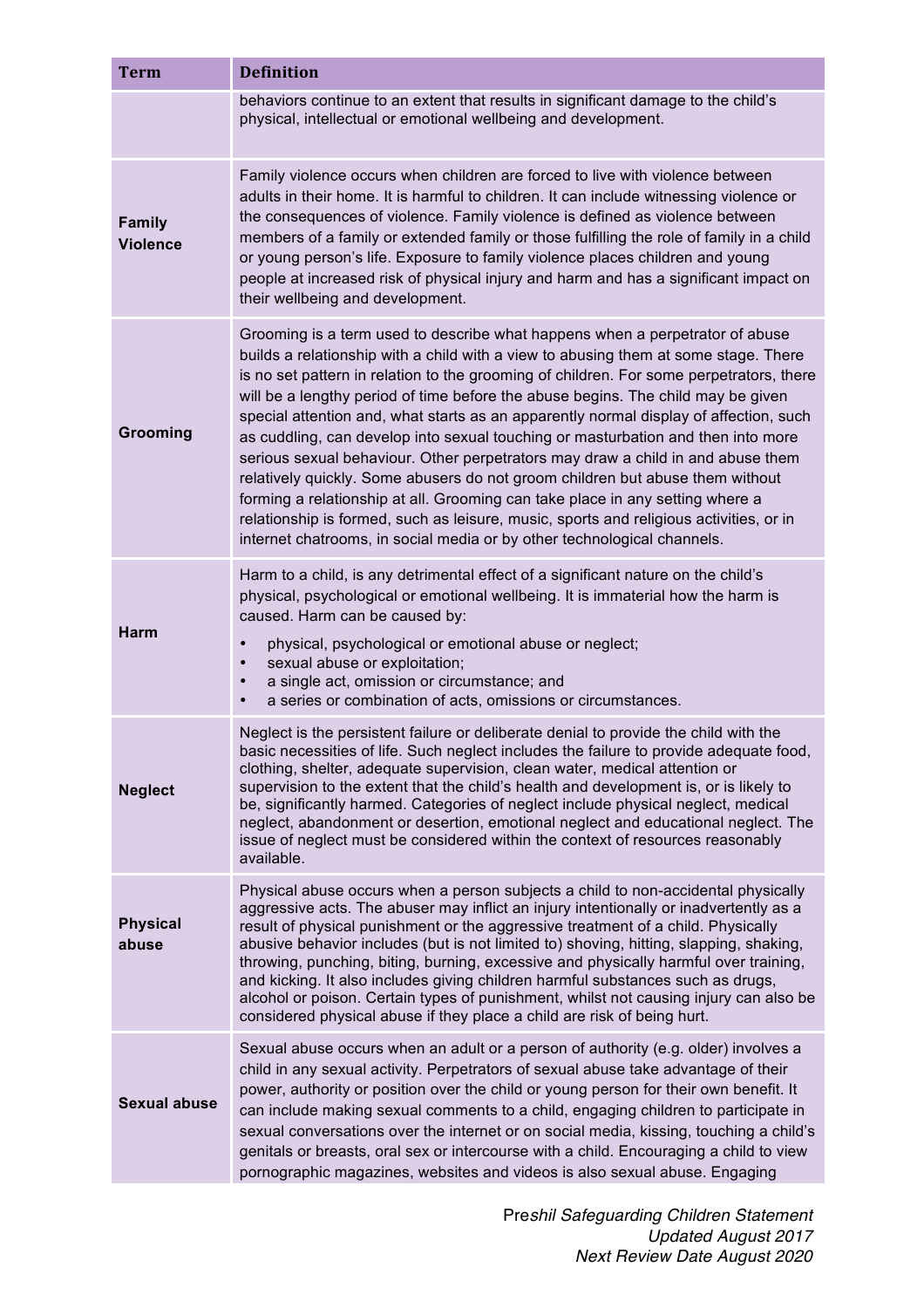| <b>Term</b>            | <b>Definition</b>                                                                                                                                                                                                                                                                                                                |
|------------------------|----------------------------------------------------------------------------------------------------------------------------------------------------------------------------------------------------------------------------------------------------------------------------------------------------------------------------------|
|                        | children to participate in sexual conversations over the internet is also considered<br>sexual abuse.                                                                                                                                                                                                                            |
| Sexual<br>exploitation | Sexual exploitation occurs when children are forced into sexual activities that are<br>then recorded in some way and/or used to produce pornography. Such<br>pornography can be in the form of actual photos or videos or published on the<br>internet. Exploitation can also involve children who are forced into prostitution. |

# **5. Responsibilities**

The Preshil The Margaret Lyttle Memorial School is responsible for the development and endorsement of the Preshil The Margaret Lyttle Memorial School Safeguarding Children and Young People Statement. It delegates the implementation of the Statement to the Preshil The Margaret Lyttle Memorial School Council. The role of each entity in relation to the development and compliance of the Preshil The Margaret Lyttle Memorial School Safeguarding Children and Young People Statement is detailed in the table below.

| <b>Entity</b>                                                                                             | <b>Role/Responsibility</b>                                                                                                                                                                                                                                                                                                                                                                                                                                                                                                                                                                                                                                                                                                                                                                                                                                                                                                                                                                                                                                                                                                                                                                                                                                                                                                                                                                                                                                                                                                                                                                                                                                                                           |  |
|-----------------------------------------------------------------------------------------------------------|------------------------------------------------------------------------------------------------------------------------------------------------------------------------------------------------------------------------------------------------------------------------------------------------------------------------------------------------------------------------------------------------------------------------------------------------------------------------------------------------------------------------------------------------------------------------------------------------------------------------------------------------------------------------------------------------------------------------------------------------------------------------------------------------------------------------------------------------------------------------------------------------------------------------------------------------------------------------------------------------------------------------------------------------------------------------------------------------------------------------------------------------------------------------------------------------------------------------------------------------------------------------------------------------------------------------------------------------------------------------------------------------------------------------------------------------------------------------------------------------------------------------------------------------------------------------------------------------------------------------------------------------------------------------------------------------------|--|
| <b>Preshil The</b><br><b>Margaret</b><br>Lyttle<br><b>Memorial</b><br><b>School</b><br><b>Council</b>     | Promote the commitment to this Statement and its expectations.<br>$\bullet$<br>Support policy review on an annual cycle as a minimum or at a time governed<br>$\bullet$<br>by legislation, regulations, or organisational learnings that promote a change<br>to the Statement and all relevant policy or procedural guidelines.<br>Ensure compliance to the Statement via an inbuilt review mechanism.<br>$\bullet$<br>Ensure adequate resources are allocated to allow for the development and<br>$\bullet$<br>effective implementation of this policy.<br>Develop opportunities for regular discussion at all levels to support a culture of<br>$\bullet$<br>openness and continued improvement and accountability to child protection<br>and member welfare.<br>Advocate and promote child rights, empowering and engaging children and<br>$\bullet$<br>young people in support of this Statement and its expectations.                                                                                                                                                                                                                                                                                                                                                                                                                                                                                                                                                                                                                                                                                                                                                                           |  |
| <b>Preshil The</b><br><b>Margaret</b><br>Lyttle<br><b>Memorial</b><br>School<br>Leadership<br><b>Team</b> | Ensure all involved Personnel understand their obligations in accordance with<br>$\bullet$<br>the Preshil The Margaret Lyttle Memorial School Safeguarding Children and<br>Young People Statement and any relevant policy and procedural<br>documentation. This includes induction, a minimum of one compulsory<br>training session, and regular discussion and guidance at supervision and<br>team meetings.<br>Ensure the Preshil The Margaret Lyttle Memorial School Safeguarding<br>$\bullet$<br>Children and Young People Statement is implemented and adhered to<br>amongst relevant member stakeholders.<br>Ensure the development and implementation of required internal policy/work<br>$\bullet$<br>procedures and guidelines are in place to support child protection practice in<br>accordance with the expectations of the Preshil The Margaret Lyttle Memorial<br>School Safeguarding Children and Young People Statement.<br>Ensure adequate resources are allocated to allow effective implementation of<br>$\bullet$<br>the Preshil The Margaret Lyttle Memorial School Safeguarding Children and<br>Young People Statement.<br>Ensure to support Personnel in a joint way with a decision to initiate any form<br>$\bullet$<br>of action to protect a child from abuse, neglect, grooming or exploitation.<br>Ensure appropriate supports, such as counselling and formal debriefing, are<br>$\bullet$<br>provided for any Personnel involved in a matter relating to responding to a<br>concern for the safety and wellbeing of a child or young person.<br>Advocate and promote child rights, empowering and engaging children and<br>young people in support of this Statement. |  |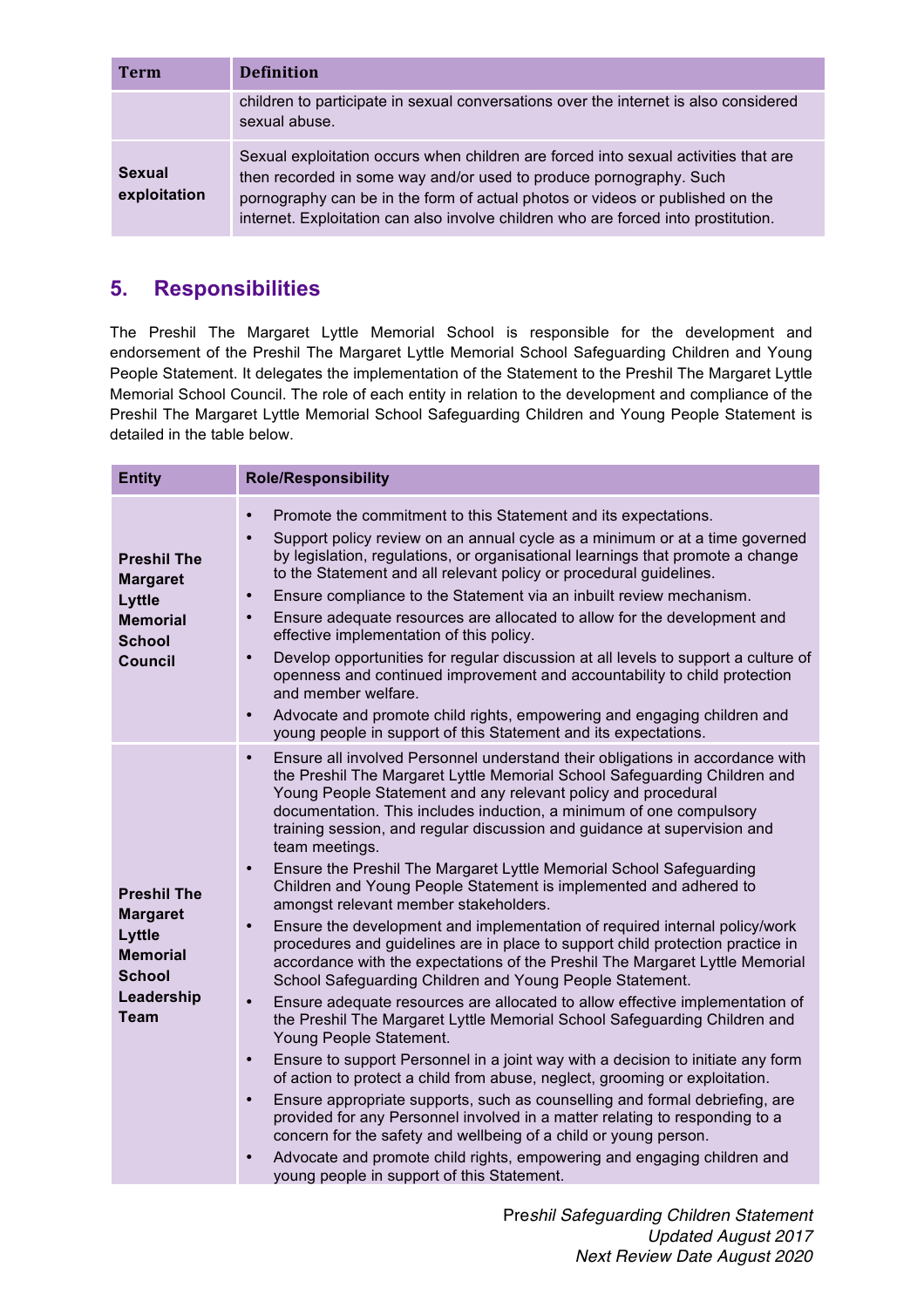| <b>Entity</b>                                                                                    | <b>Role/Responsibility</b>                                                                                                                                                                                                                                                                                                                                                                                                                                                                                                                                                                                                                                                                                                                                                                                                                     |  |
|--------------------------------------------------------------------------------------------------|------------------------------------------------------------------------------------------------------------------------------------------------------------------------------------------------------------------------------------------------------------------------------------------------------------------------------------------------------------------------------------------------------------------------------------------------------------------------------------------------------------------------------------------------------------------------------------------------------------------------------------------------------------------------------------------------------------------------------------------------------------------------------------------------------------------------------------------------|--|
|                                                                                                  | Proactively share resources and experience in the development of child safe<br>$\bullet$<br>initiatives as they are identified.<br>Develop opportunities for regular discussion at all levels to support a culture of<br>$\bullet$<br>continuous improvement and accountability of child protection and member<br>welfare.<br>Ensure that our Personnel are aware of the appropriate recruitment, screening<br>$\bullet$<br>and employment practice in relation to individuals with specific roles in<br>working, coaching or volunteering with children and families.                                                                                                                                                                                                                                                                         |  |
| <b>Preshil The</b><br><b>Margaret</b><br><b>Lyttle</b><br><b>Memorial</b><br><b>School Staff</b> | Maintain a full understanding of the commitments and expectations of this<br>$\bullet$<br>Statement, as well as all other policy relevant to safeguarding children and<br>young people.<br>To undertake any induction and training anticipated in this Statement, in<br>$\bullet$<br>relation to policy and procedures relevant to safeguarding children and young<br>people.<br>To seek guidance from School Council, Principal, or Head of Campus if there<br>$\bullet$<br>is ever any lack of understanding in relation to the commitments and<br>expectations as set out in this Statement.<br>To take action to protect children and young people from all forms of abuse,<br>$\bullet$<br>bullying and exploitation.<br>To assist in creating and maintaining a child safe culture and a culture of<br>$\bullet$<br>inclusion and safety |  |

## **6. Our Commitment**

Preshil The Margaret Lyttle Memorial School endorses and supports the principles of the United Nations Convention on the Rights of the Child 1989 (ratified in Australia in 1990). The Convention recognises that children under the age of 18 years need special care and protection.

In recognition of our support for the Convention on the Rights of the Child, we make the following commitments and expectations with the purpose to protect the children, young people and families who access our activities, programs, services and facilities:

### **Our commitment to children and young people**

- We are committed to the safety and wellbeing of all children and young people who access any of our activities, programs, services or facilities.
- We are committed to providing children with positive and nurturing experiences.
- We will support families and communities to promote children's healthy development and wellbeing.
- We will take action to ensure that children and young people are protected from abuse, family violence and neglect.
- We will take action to ensure that children are not exploited, abused or harmed during the time that they are involved with any of our activities, programs, services or facilities.
- We will listen to children and address any concerns that they raise with us.

### **Our commitment to parents and carers**

- We are committed to supporting parents and carers to protect their children.
- We will offer assistance that builds on a family's strengths, is sensitive to their cultural and religious beliefs and empowers them to meet the changing needs of their children.
- We are committed to communicating honestly and openly with parents and carers about the wellbeing and safety of their children.
- We aim to be transparent in our decision-making with parents and carers as long as doing so do not compromise the safety of children or young people or breaches any confidentiality obligations.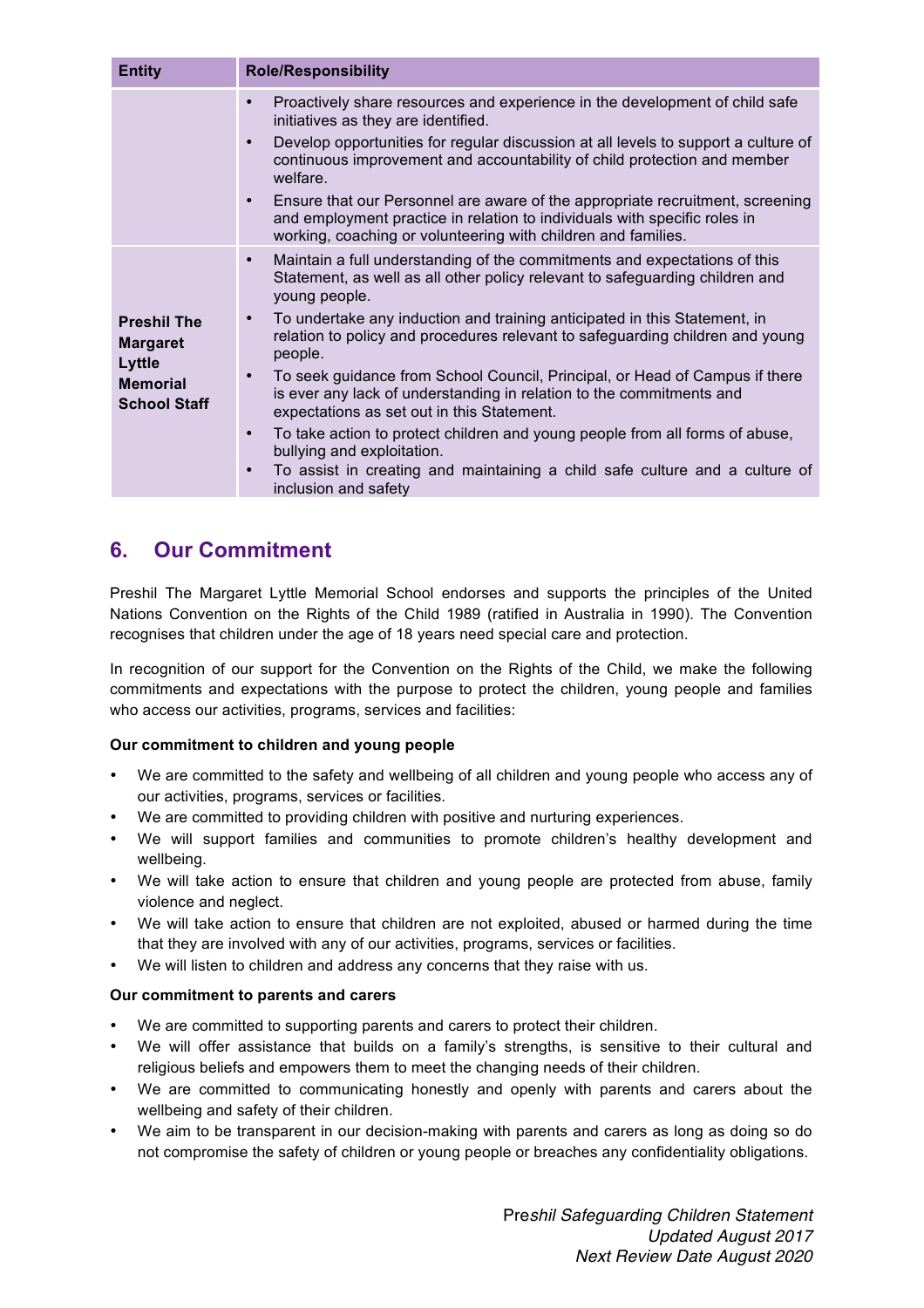#### **Our commitment to our Personnel**

- We are committed to providing our Personnel with the necessary support to enable them to fulfill their roles.
- We will put in place a management structure that supports and develops staff in their roles.
- We are committed to providing our Personnel with appropriate guidance and development.
- We will work to ensure that our Personnel have access to a senior person to make decisions in relation to any action required to protect children from abuse, bullying and exploitation.
- We will work to ensure that there are safeguards in place to protect our Personnel from violence or any kind of harassment in their work place.

### **Our commitment to ensuring a child safe organisation**

- We are committed to using best practice standards in the recruitment, screening and employment of any Personnel.
- We will work to create an environment in which children are safe and feel safe in any of our program, activities, events or facilities.
- We will work to ensure that Personnel do not harm, abuse or exploit children and young people who are involved with our programs, services or facilities.

### **Our commitment to maintaining a child safe culture**

It is a requirement that Preshil The Margaret Lyttle Memorial School adopts the Safeguarding Children and Young People Statement as a minimum standard and that Preshil The Margaret Lyttle Memorial School becomes and remains compliant, at all times with, the Seven Standards of the Safeguarding Children Accreditation Program of the Australian Childhood Foundation. The Standards, as set out below, when implemented in their totality, support our organisation to develop and maintain an effective child safe culture across all of its activities, programs and services.

| Standard One          | Commitment to Safeguarding Children |
|-----------------------|-------------------------------------|
| Standard Two          | Personnel roles and conduct         |
| <b>Standard Three</b> | Recruitment and screening           |
| <b>Standard Four</b>  | Personnel induction and training    |
| <b>Standard Five</b>  | Involving children and parents      |
| <b>Standard Six</b>   | Child abuse reports and allegations |
| <b>Standard Seven</b> | Supporting a child-safe culture     |

### **7. Records and documentation**

We retain records of changes to this document (see 9. Monitoring and Review).

### **8. Communication**

Preshil The Margaret Lyttle Memorial School commits to ensuring our Safeguarding Children and Young People Statement is communicated to:

### **Service users**

- on our website
- in age-accessible formats for children and young people
- as part of enrolment forms and program information provided to parents and families